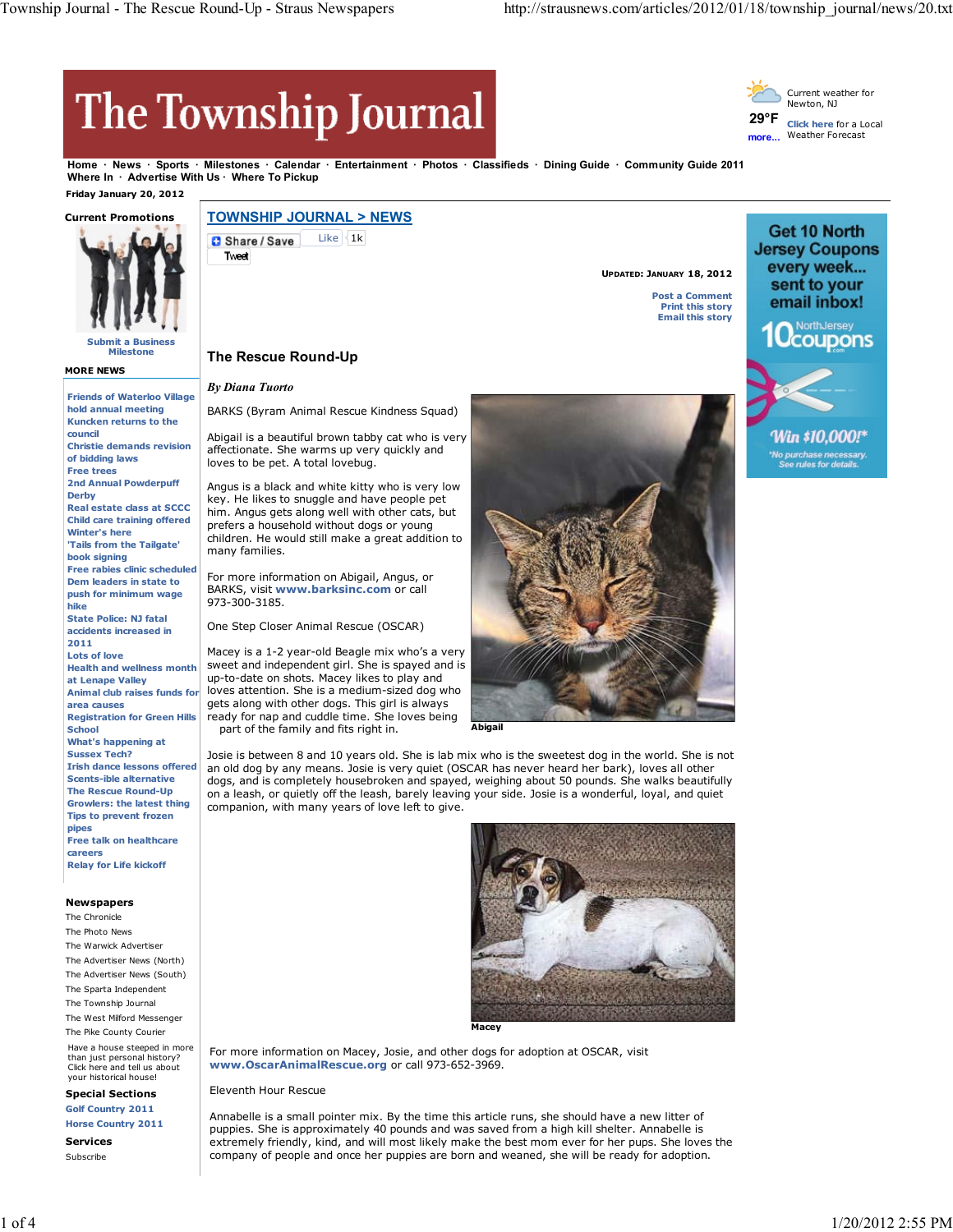RSS Subscribe E-Mail Subscribe Contact Us Submit a Classified Submit a Letter Submit a Press Release or Announcement Submit a Business Milestone

**Search the archives Find an archived article. Advanced search form** Simon is a 6-year-old beagle mix who sadly suffered a gunshot wound to his face. Nothing gets this special guy down. He has healed from that tragedy and also beat heartworm, so he is ready to find his forever home. Like many Beagles, Simon has a very playful side. He's a silly guy at times and when he smiles with excitement, his teeth show in a big grin-like gesture. But just as often, he's laid back, unless there's an opportunity to go for a car ride, then he's up and ready.

To learn more about Annabelle, Simon, or Eleventh Hour Rescue, visit **www.ehrdogs.org**, email **eleventhhrrescue@aol.com**, or call 973-664-0865.



**Josie**

rescues in need of volunteers, donations or loving homes:

Animal Rescue Service (Fredon) - for dogs and cats - **www.petfinder.com/shelters /NJ614.html** or 973-300-5959

BARKS (Byram) - for cats and dogs- **www.barksinc.com** or 973-300-3185

CLAWS Cat Rescue & Adoption Shelter of Sussex, Inc. (Augusta) - for cats **clawscatshelter.com** or 973-875-8540



**Simon**

Eleventh Hour Rescue (Rockaway)- for dogs - **www.ehrdogs.org** or 973-664-0865

Father John's Animal House (Lafayette) - for cats and dogs - **www.sussex.petfinder.org** or 973-300-5909

Hippity Hop Rabbit Rescue (Somerville) - for rabbits - **www.hippityhoprabbitrescue.com** or 973-393-2922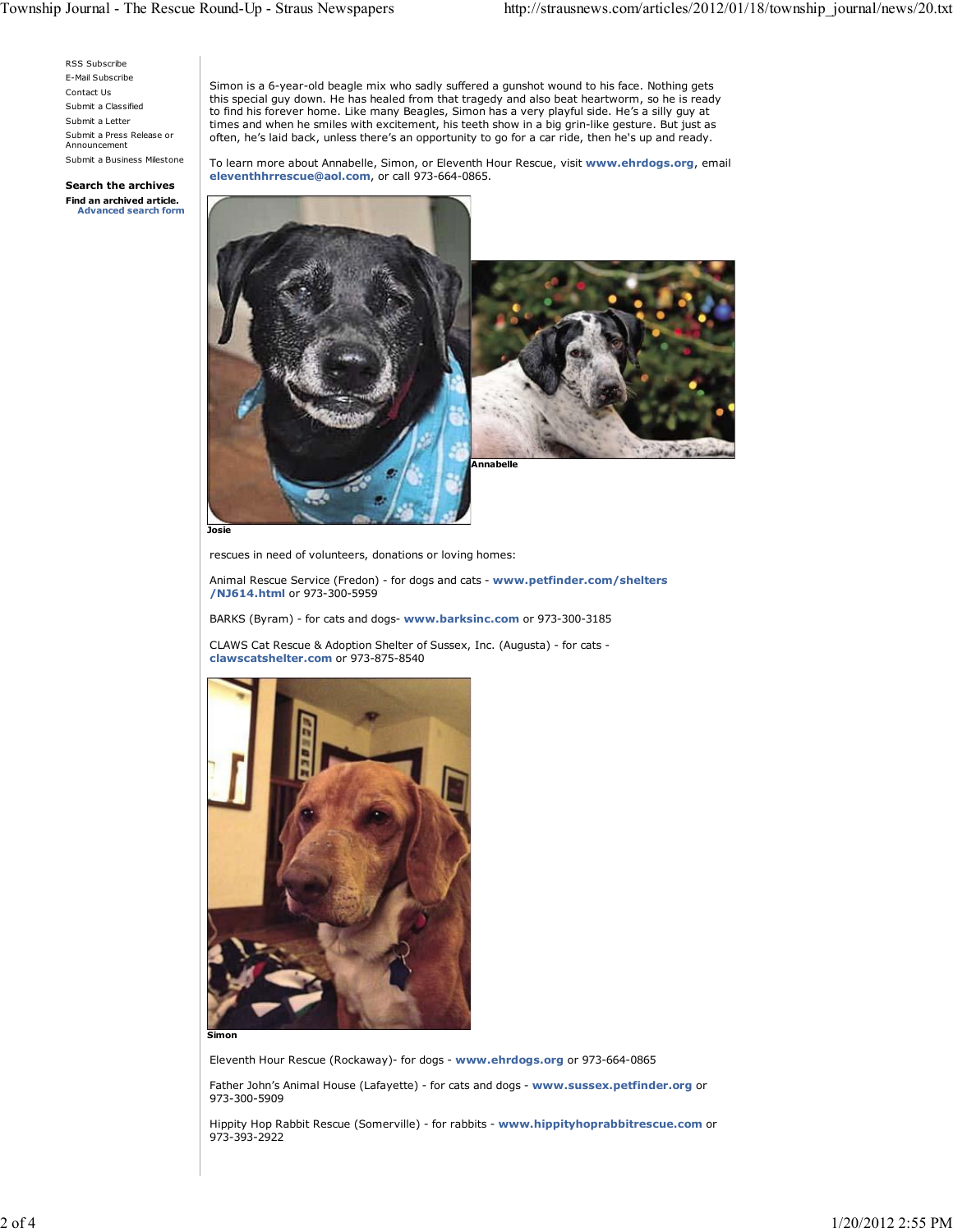| Horse Rescue United, Inc. (Allentown) for horses of all breeds-www.horserescueunited.org<br>or 609-481-8561                                                                                                                                                                      |
|----------------------------------------------------------------------------------------------------------------------------------------------------------------------------------------------------------------------------------------------------------------------------------|
| K.I.S.S. (Kitties In-need-of Someone Special, Inc.) (Hopatcong) - for cats -<br>www.kiss.petfinder.com or 973-670-2481                                                                                                                                                           |
| Mylestone Equine Rescue (Phillipsburg) - for horses of all breeds - www.mylestone.org or<br>908-995-9300                                                                                                                                                                         |
| Noah's Ark Animal Welfare Association (Ledgewood) for cats and dogs - www.noahsarknj.org<br>or 973-347-0378                                                                                                                                                                      |
| One Step Closer Animal Rescue (O.S.C.A.R.) (Sparta) - for cats and dogs -<br>www.petfinder.com/shelters/NJ133.html or 973-652-3969                                                                                                                                               |
| Operation Sanctuary (Landing) - for cats - www.operationsanctuary.org or 610-628-9160                                                                                                                                                                                            |
| Paws 2 Your Heart (Lafayette)- for cats and dogs - www.paws2yourheartrescue.org or<br>973-271-6897                                                                                                                                                                               |
| Pet Adoption League (Hackettstown) - for dogs and cats-                                                                                                                                                                                                                          |
| www.palpets.org or 973-584-0095                                                                                                                                                                                                                                                  |
| ReRun, Inc. (Helmetta) - for Thoroughbred horses - www.rerun.org or 732-521-1370                                                                                                                                                                                                 |
| Safe Haven Rabbit Rescue (Clinton) - for rabbits- www.safehavenrr.org or 973-238-0814                                                                                                                                                                                            |
| Safe Hounds Beagle Rescue, Inc. (Sparta) - for beagle dogs - www.safehounds.com or<br>973-729-8431                                                                                                                                                                               |
| Second Chance Pet Adoption League (Oak Ridge) - for dogs -<br>www.secondchance.petfinder.com or 973-208-1054                                                                                                                                                                     |
| St. Hubert's Animal Welfare Center (Madison) - for cats and dogs - www.sthuberts.org or<br>973-377-2295                                                                                                                                                                          |
| Under My Wing Avian Refuge (Wantage) - for exotic birds - www.exoticbirdsrefuge.org or<br>973-702-7770                                                                                                                                                                           |
| Vernon Township Animal Control (Vernon) - for dogs and cats - www.petfinder.com/shelters<br>/NJ399.html or 973-764-7751                                                                                                                                                          |
| If you have or know of a local animal rescue that should be featured in an upcoming Rescue<br>Round-Up, contact Diana Tuorto at lunar_aradia@yahoo.com.                                                                                                                          |
| <b>Print this story</b><br><b>Email this story</b>                                                                                                                                                                                                                               |
| Post a comment about this story. Be sure to include your name and email to submit a comment. Please note that email<br>addresses are for internal use only and will not be displayed or shared. You can find a copy of our privacy policy in the<br>terms of service link below. |
| Name:                                                                                                                                                                                                                                                                            |
| Email:                                                                                                                                                                                                                                                                           |
| (optional)<br>Comments:                                                                                                                                                                                                                                                          |
|                                                                                                                                                                                                                                                                                  |
| Current Word Count: 0                                                                                                                                                                                                                                                            |
| Image Verification: (Case sensitive)                                                                                                                                                                                                                                             |
|                                                                                                                                                                                                                                                                                  |
| Post Comment                                                                                                                                                                                                                                                                     |